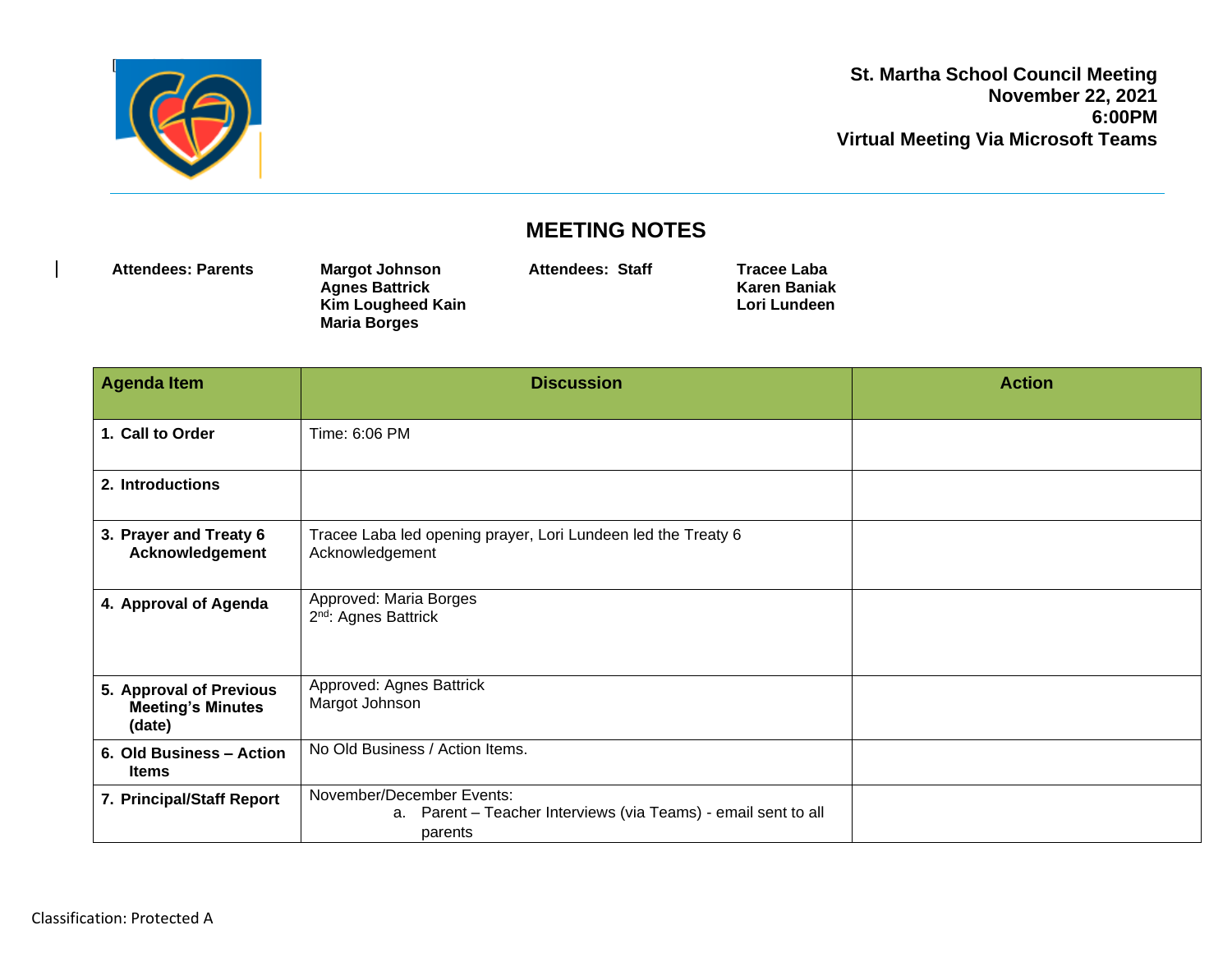| b. EDIAR survey $-$ gr 4-6 students, parents and staff $-$ please<br>complete (Equity, Diversity, Inclusion and Anti-Racism) Staff<br>have all received training this fall.<br>November 28 - Advent begins. Will be having a short<br>С.<br>celebration each Monday morning (via Teams)<br>d. Christmas Concert - virtual - will be recorded and link sent<br>to parents in December. Students currently practicing in their<br>music classes. |  |
|------------------------------------------------------------------------------------------------------------------------------------------------------------------------------------------------------------------------------------------------------------------------------------------------------------------------------------------------------------------------------------------------------------------------------------------------|--|
| e. December 17 - early dismissal; Return to school Jan 4th<br>(Tuesday)<br>f. COSC - Jan 18 - save the date (SAC members; trustee,                                                                                                                                                                                                                                                                                                             |  |
| member of school board)<br>2. 3rd Street Beat - Jan 10 - 14; cost approximately \$3500. Will have                                                                                                                                                                                                                                                                                                                                              |  |
| "virtual" concert at end of week. (for all students with signed FOIP<br>documents)                                                                                                                                                                                                                                                                                                                                                             |  |
| 3. Christmas hampers - 7 families so far, that have been identified as<br>being in need. Possible gift cards for turkey?                                                                                                                                                                                                                                                                                                                       |  |
| Pizza hot lunch - last week before Christmas ??<br>4.                                                                                                                                                                                                                                                                                                                                                                                          |  |
| Teachers wish lists:<br>5.<br>a. Field trips<br>b. Classroom consumables<br>Chromebooks $(20 + \text{charge cart}) - $10,000$ max (with fees)<br>c.<br>d. Smartboards - approx $$1700$ each - we will have tech<br>department come check - purchase this year and some<br>next?                                                                                                                                                                |  |
| 6. Assurance survey                                                                                                                                                                                                                                                                                                                                                                                                                            |  |
| 7. School Growth Plan - our Nov review                                                                                                                                                                                                                                                                                                                                                                                                         |  |
| 8. Dream builder's Challenge - Bottle drive in January                                                                                                                                                                                                                                                                                                                                                                                         |  |
| 9. Mental Health - "Parents as Partners" 7-8 pm. Please join. (Link is on<br>our school website, even if have not registered.)                                                                                                                                                                                                                                                                                                                 |  |